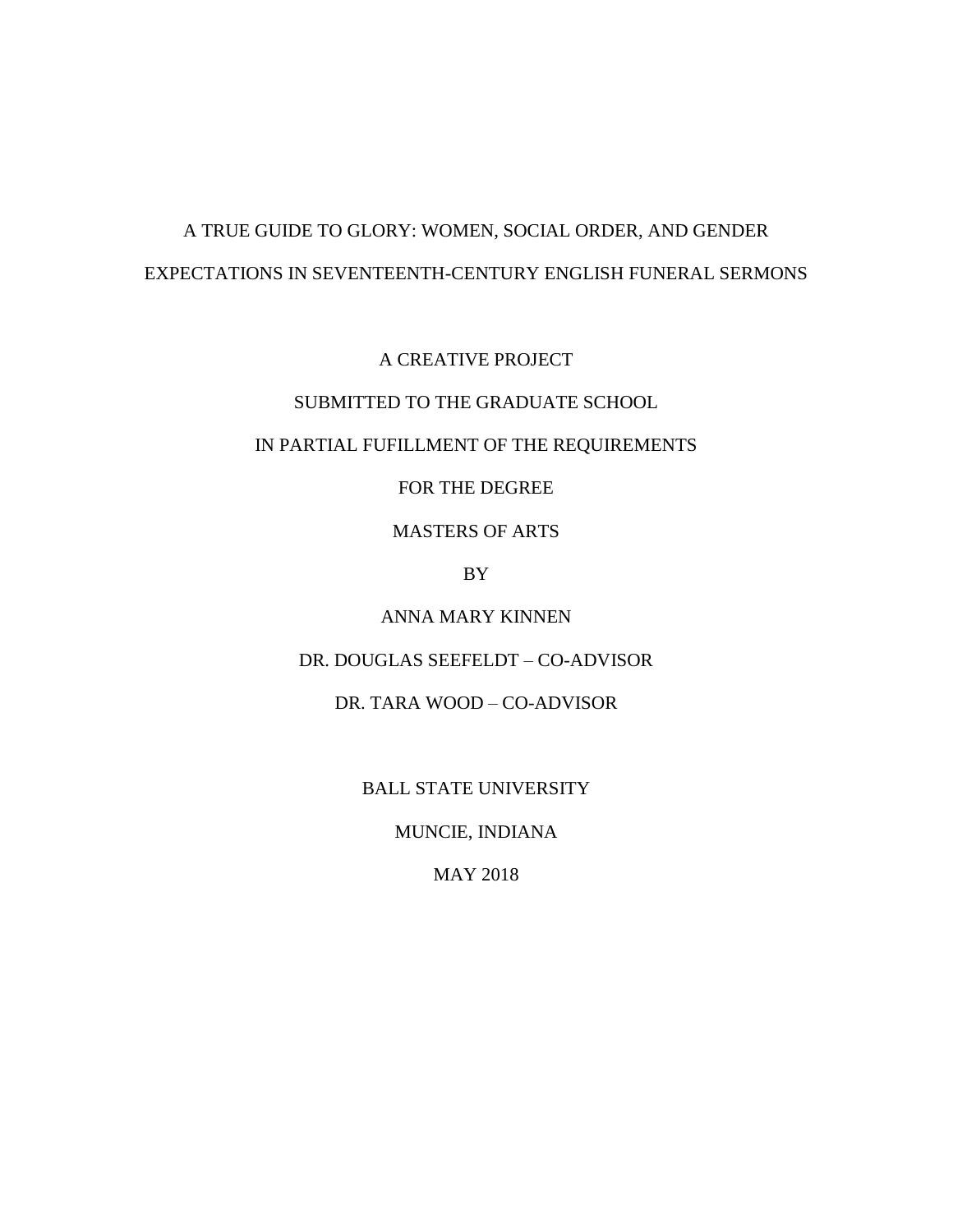This project is currently available at: historyweb.aws.bsu.edu/amkinnen/atrueguidetoglory/

*A True Guide to Glory: Women, Social Order, and Gender Expectations in Seventeenth-Century English Funeral Sermons*, began as a discussion of finding a discreet, manageable set of primary sources that would lend itself to the application of digital humanities methods and tools. This paper will trace the process of taking that idea to its final conclusions as a 3-credit 698 Creative Project in digital history.

During the Summer of 2017, I did an Independent Study course with Dr. Tara Wood that focused on public memory, commemoration, as well as death rituals and traditions in early modern England. That course led to a discussion of using funeral sermons for seventeenthcentury women as a way to examine issues of gender and commemoration during the period. In the Fall of 2017, I took a course on Tudor and Stuart England that provided a good understanding of the larger historical debates during that era. That semester's work also included a digital history seminar where I learned the value of and skills of digital scholarship. This seminar allowed me to create my own digital research module. I took the opportunity to begin work with the funeral sermons using a smaller corpus of sermons as a "proof of concept" before grappling with the larger corpus of sermons from the entire seventeenth century. This coursework prepared me for working on this creative project. This project is much larger in scale, 206 sermons, and covers the entire seventeenth century. My seminar project preliminarily examined the gendered nature of the funeral sermons through textual analysis, but this project broadens the scope and depth of that analysis in order to create a better comparison between funeral sermons for women and men. Extending the chronological scope to encompass the years 1600 to 1700 allows for additional analysis about the numbers of sermons, as well as the impact of political, social, and religious events and trends across the century.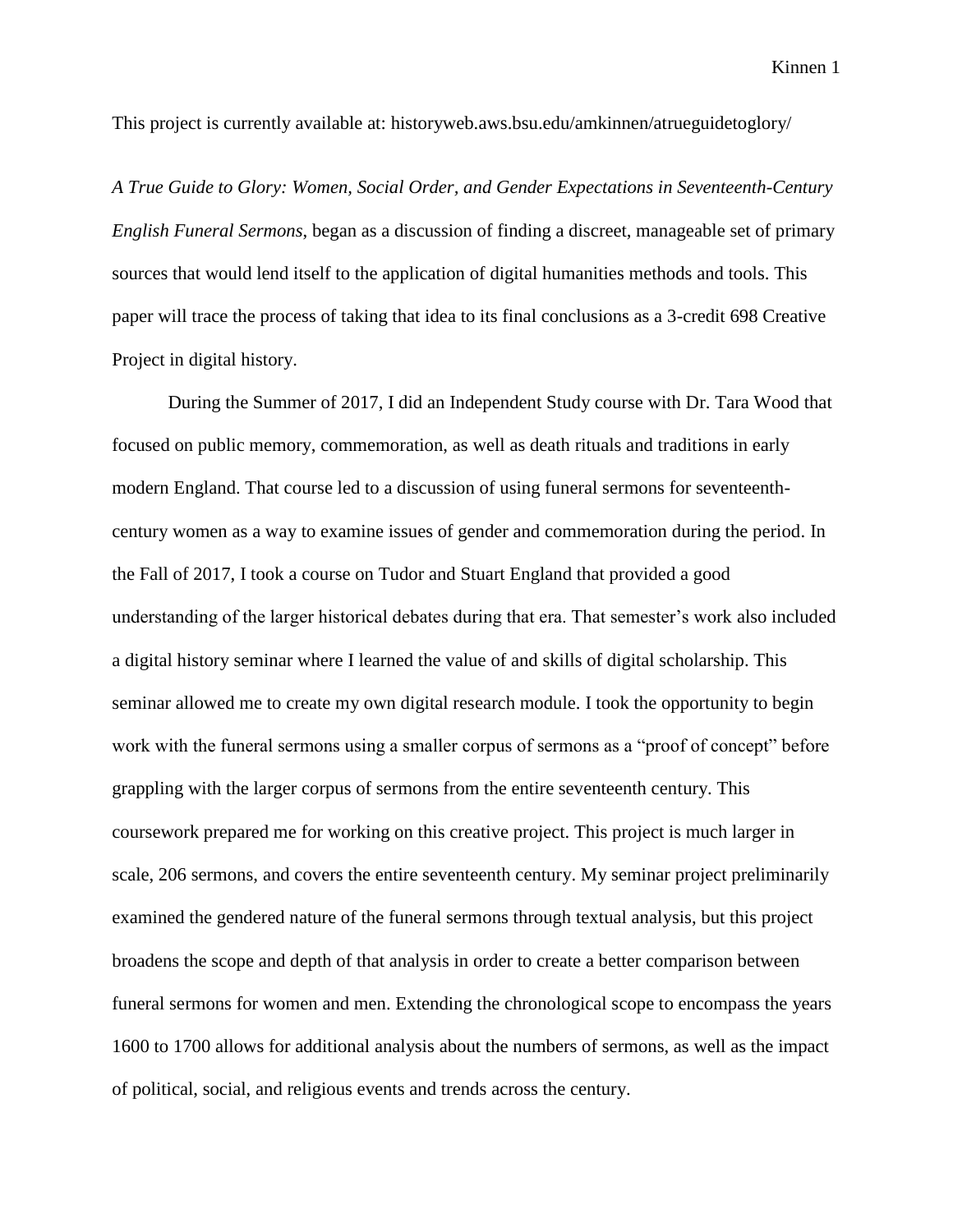Kinnen 2

Primary source research may be the largest portion of any research project but secondary source comprehension should not be overlooked. Since the Summer of 2017 I have reviewed the relevant scholarship on the different topics that pertain to my project. Having a good working knowledge of the secondary source material that exists is an important part of any good research. This review allowed me to situate my research within the field. Ensuring that I was familiar with the current scholarship prepared me for my own research.

While the idea for this research has stayed quite stable throughout most of the process, there are always unexpected roadblocks one must face while trying to gather primary source material. As previously mentioned, the corpus for this project consists of 206 funeral sermons, as well as seven book collection catalogs. The *Early English Books Online* (EEBO) database provided the primary source material in the form of full transcriptions downloaded from the database. I gained access and gathered the necessary data. I searched 'funeral sermons' in the range of 1600-1699 and sifted through the thousands of results to end up with the 200+ sources. Simply obtaining the transcriptions proved challenging and took more than two weeks to complete. EEBO is an invaluable resource, but the website is antiquated and slow. Even so, having searchable electronic access to all books printed in Britain since 1475 made this project possible—a circumstance not possible for scholars even twenty years ago. I needed to devise a clear, precise file naming scheme. In addition, I needed to organize the data in different ways: chronologically, by gender, etc.

This creative project needed to be digital for a few reasons. Early modern funeral sermons tended to be very lengthy and with more than 200 sermons, an individual reading and analysis of each would be infeasible. In fact, the questions of comparison, trends in word usage and themes, as well as detecting gendered differences among the sermons would prove nearly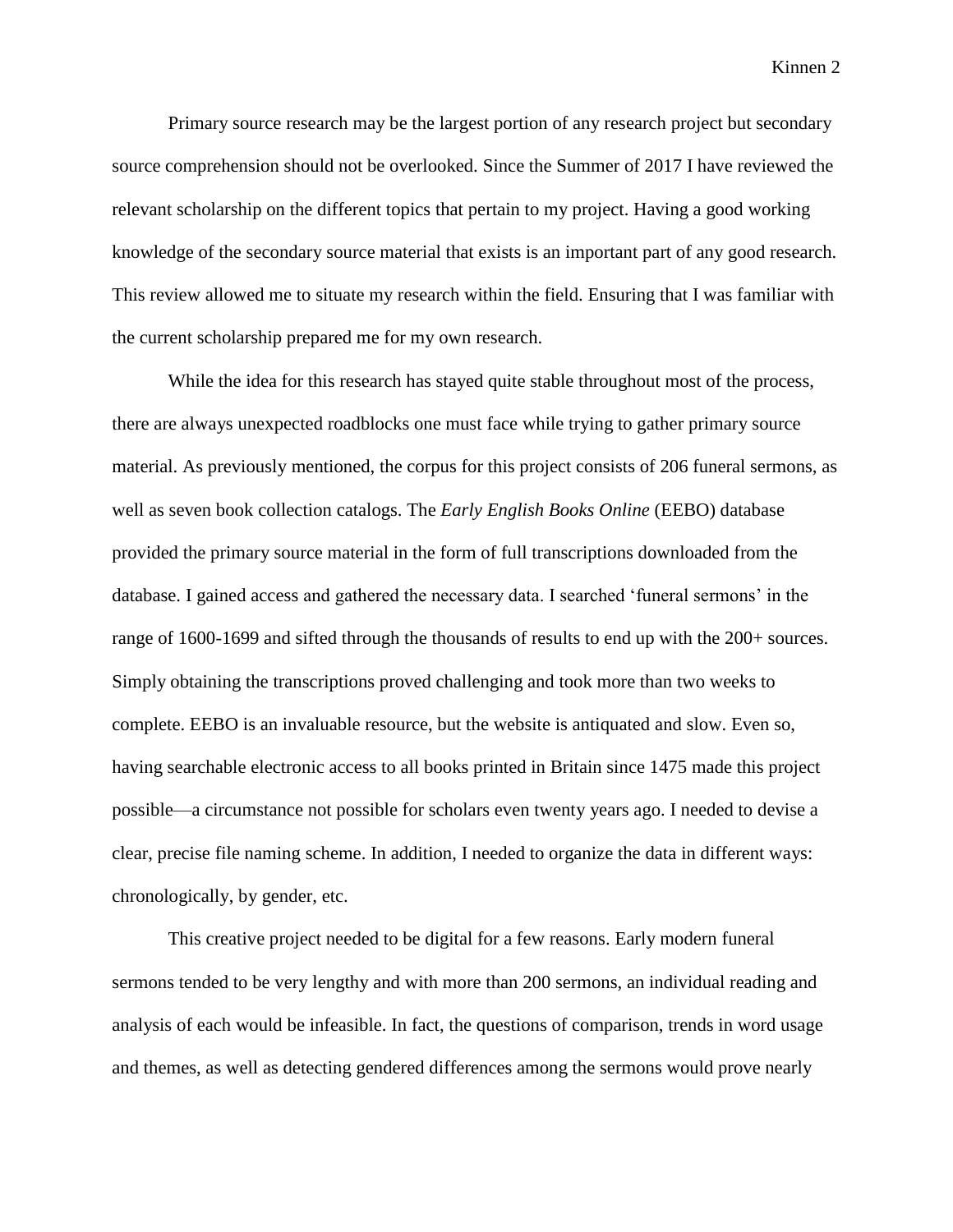Kinnen 3

impossible without digital tools. This problem can be amended with the use of digital analysis tools, in this case Voyant is the primary tool that I used. Voyant is a "web-based reading and analysis environment for digital texts" (http://voyant-tools.org/docs/#!/guide/about). This tool allows the user to upload their own corpus of digital texts that can then be analyzed through the different tools contained within Voyant. Some of the most useful tools for my own project have been Cirrus, Contexts, and TermsBerry. Cirrus is a word cloud tool that shows the highest frequency terms within a corpus, or individual document. This is very useful as a starting point for analysis. Seeing which words, and then perhaps themes, that appear most frequently reveals important concepts within these sermons. Similarly, TermsBerry not only allows the user to visualize high frequency terms, but it also adds the component of proximity to show a better understanding of how often and where things appear in the text. The Context tool shows a word (which the user chooses) with a few words that come before and after it. This helps to explain the different contexts that an important word (perhaps one found through Cirrus or TermsBerry) is used in the text.

I used other digital tools and resources for this project, including Templated, a website with downloadable HTML and CSS templates (https://templated.co/) and Google's Ngram Viewer, "an online search engine that charts the frequencies of any set of comma-delimited search strings using a yearly count of n-grams found in sources printed between 1500 and 2008" (https://books.google.com/ngrams). Digital resources that focus on the networks that existed at the time include the *Oxford Dictionary of National Biography* (http://www.ocforddnb.com/), Six Degrees of Francis Bacon, "a digital reconstruction of the early modern social network" hosted by Carnegie Mellon University Libraries (www.sixdegreesoffrancisbacon/com/), and The London Book Trades Wiki (http://lbt.bodleian.ox.ac.uk/mediawiki/index.php/Main\_Page). All of